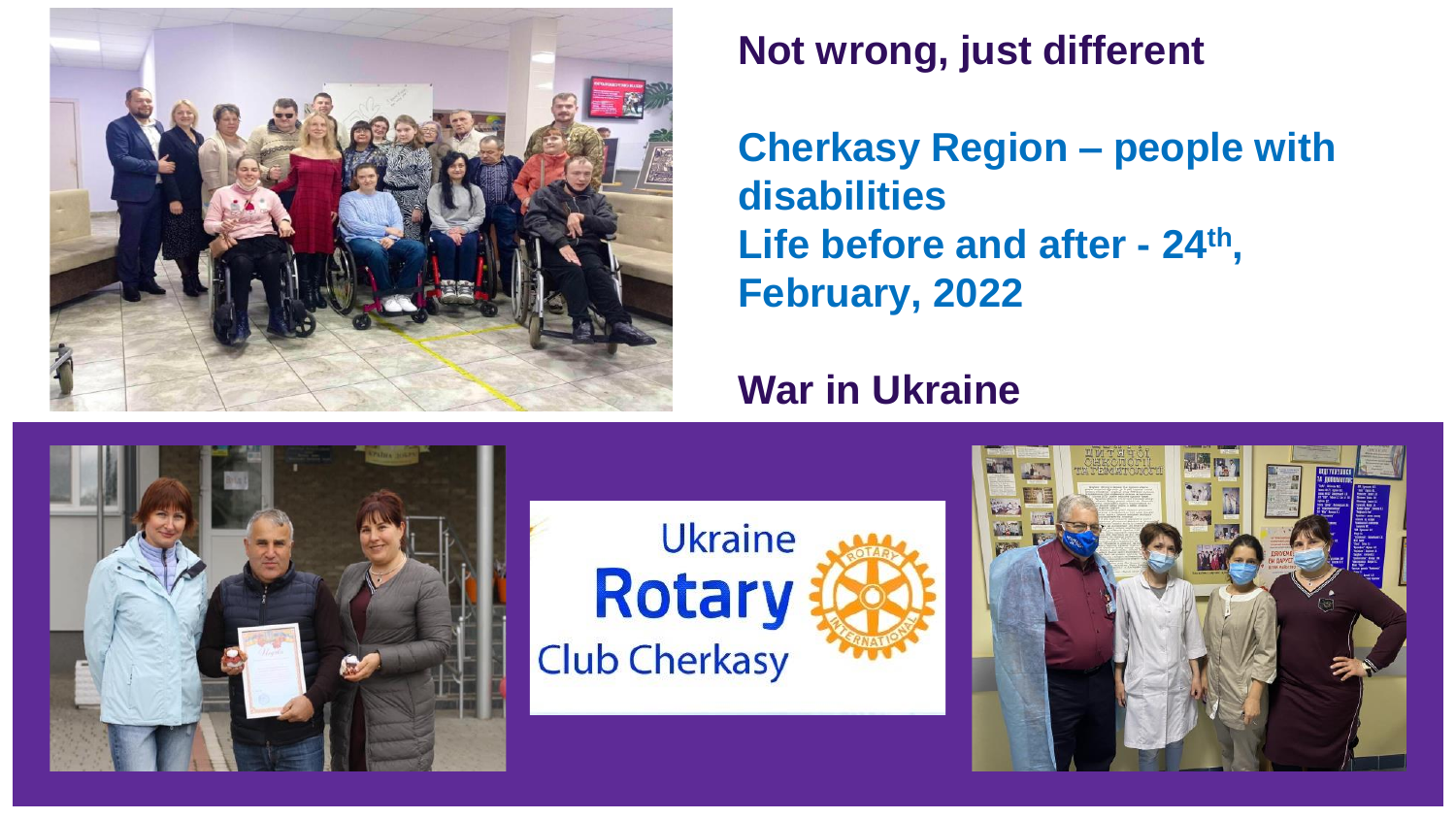**Statistical reference** (in Ukraine and Cherkasy region there is no single database of information on people with disabilities,

especially in terms of nosology, age, sex, location)

**Officially before war in Ukraine – NGOs information:** 

UTOG organization - region 1200 members, city 600 UTOS - region 1000 members, city - 400 IDPs in the region - 12.000 people with disabilities, in Cherkasy city - 5.000 people **Data on people with disabilities are not available**

**From 24th, February, 2022 to 12th, May 12, 2022:**  IDPs in the region - 120.000, including 3.000 people with disabilities In Cherkasy city: 19.400 people, including 917 people with disabilities **People aged 50+ - 50%, women - 60%, children - 25%** 

**At the end of 2021 in the Cherkasy region - 19.000 people with disabilities In Cherkasy city - 6.400**

#### **Most displaced persons are from Donetsk, Luhansk, Kyiv and Sumy regions**

There was and still is the problem of acquiring the status of a person with disabilities:

- difficult access for commissions for people from rural areas,
- the need to re-register every 2 years IPR (individual development program)

**Thus, about 70% of people, especially the elderly, do not receive this proper status!**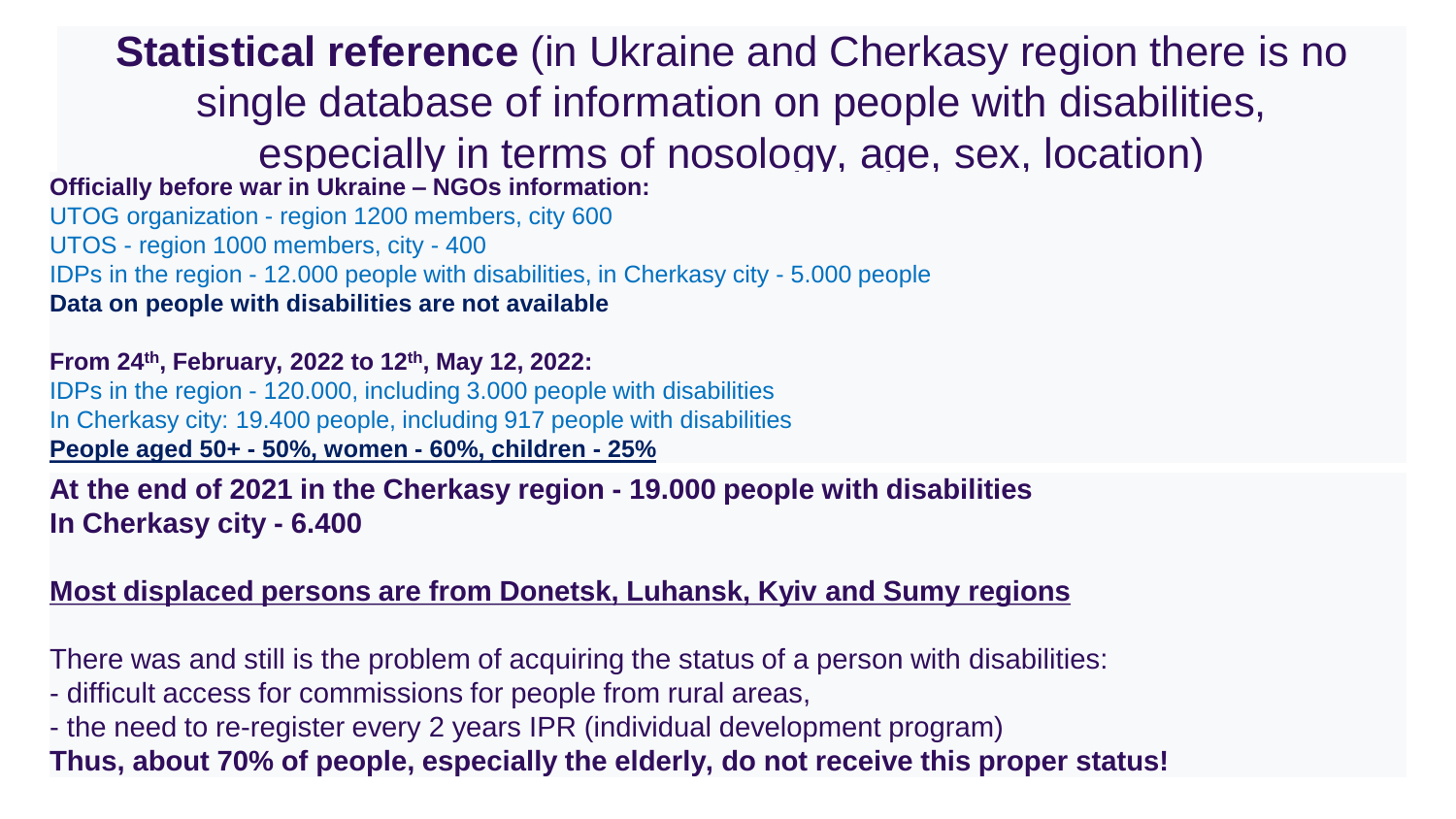## **We can and want to work!**

*W2W Social Enterprise* for sewing Ukrainian flags and eco-bags before the war, making camouflage nets now We are doing everything possible and more for VICTORY

<https://www.facebook.com/100013885636701/videos/1184865545383888>

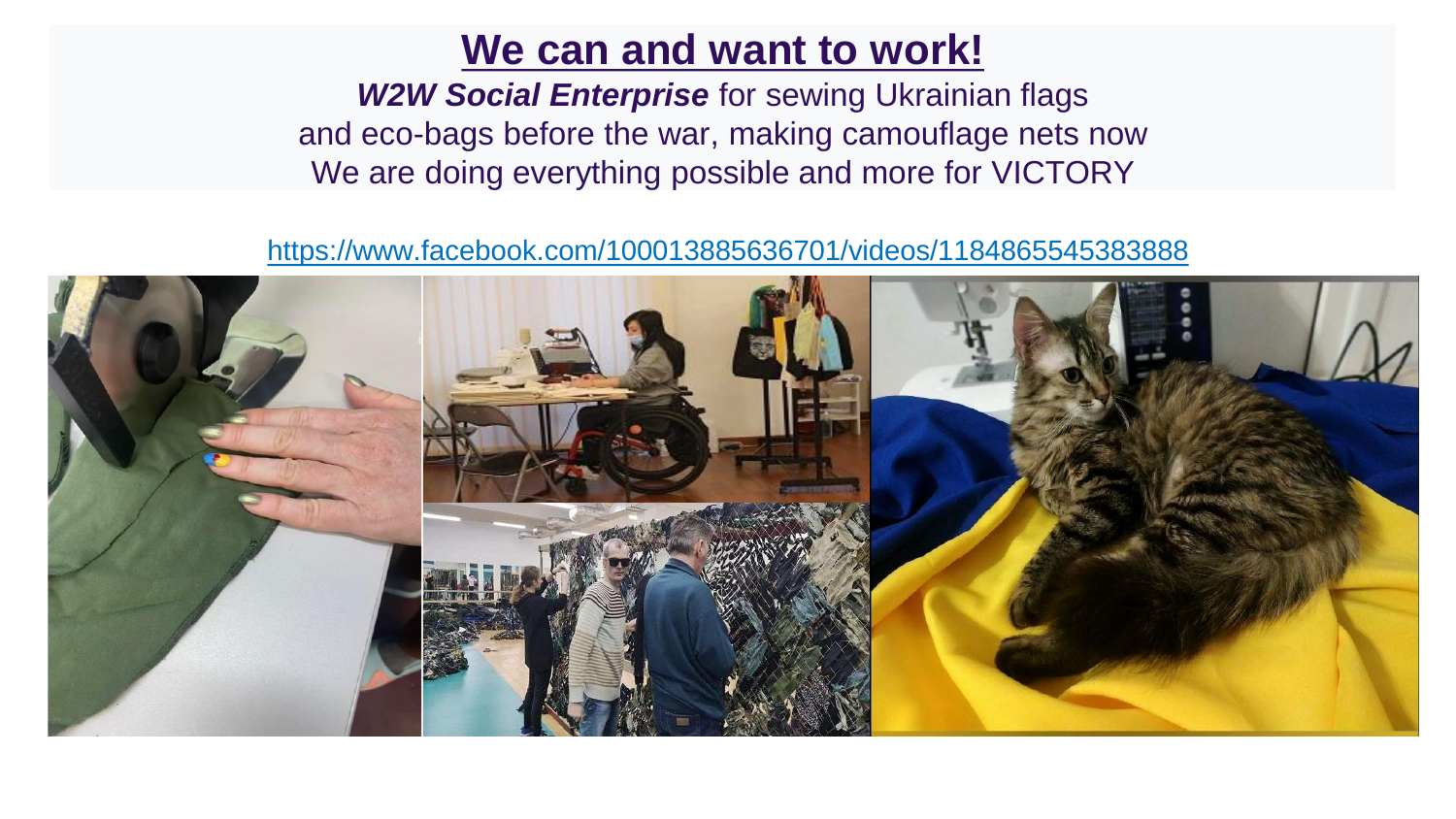



## **We equipped a shelters for IDPs with disabilities in the Center for Rehabilitation** Services of the NGO Perspective,

helping those who need such care (Charity Fund "Rodina LG")









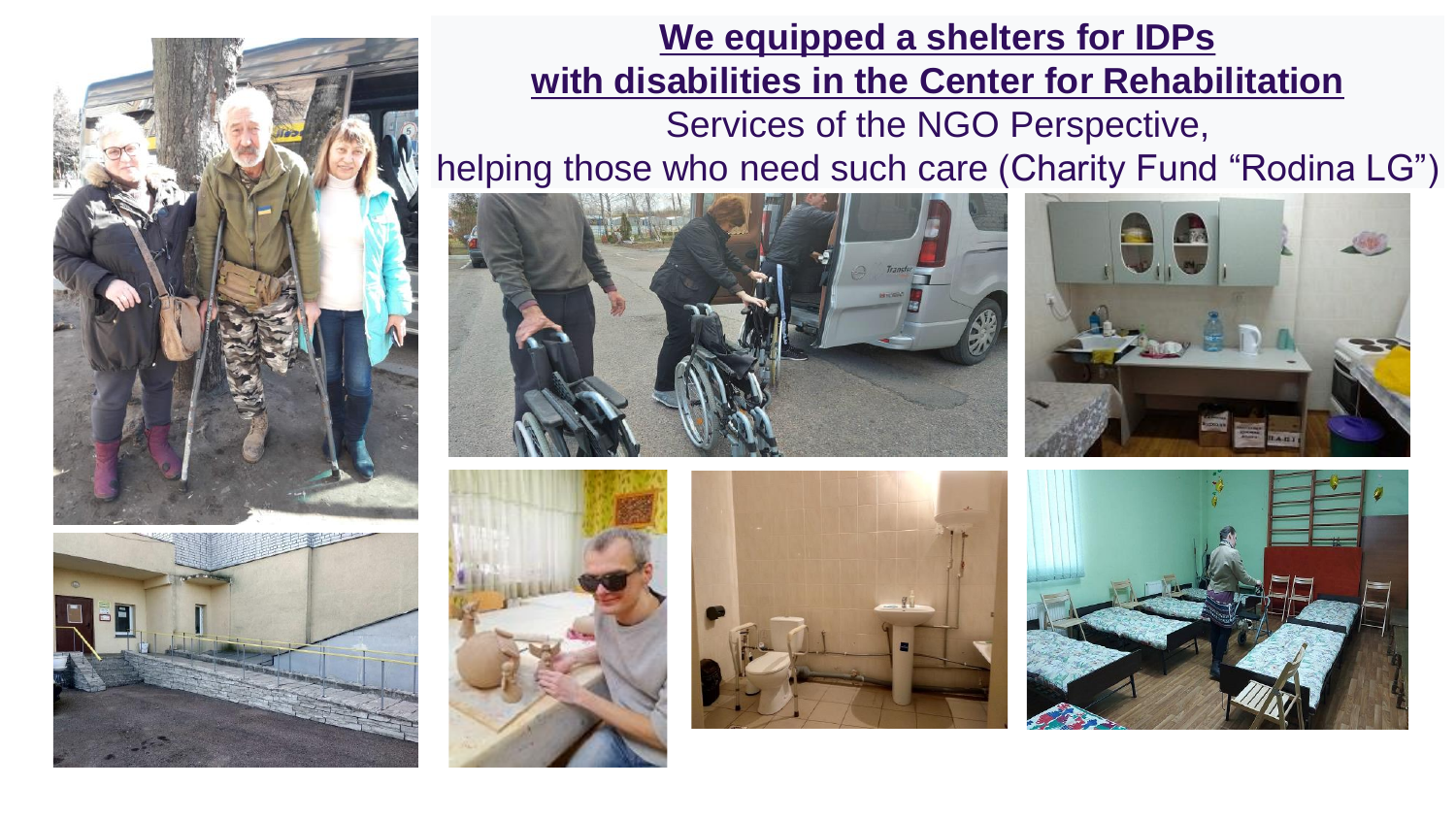# **We need your help during this war in order to live, love, work and do everything for Victory!**

#### **The most acute problem was and remains:**

**dental treatment under general anesthesia and with a chair adapted to the needs of people in wheelchairs**

The regional council made a positive decision on the allocation of the budget, but did not have time to find the money before the war

The cost of equipment is 20.000USD

### **Today it would be very important to organize a mobile dental clinic on the bus**

**Other needs:**

- **- Diapers for adults - аree issuance ended on 1th, May, 2022**
- **- Wheelchairs (with removable wheels, light; with an electric drive - it's just an expensive dream for many)**
- **- Crutches, walkers, seats to the shower, bath, toilet lid**

Limb prosthetics in Cherkasy on the basis of prosthetic and orthopedic shop works - but new modern equipment and training of new masters is required

People who are deaf (UTOG) need phones and tablets (the state compensates only in the amount of 100USD every 5 years People who are blind and partially sighted (UTOS) also need phones and tablets - programs for blind NGOs are already set up independently

**Need 5 laptops for the blind to work online at a volunteer center that helps people with disabilities Lubricating catheters for patients with cerebral palsy and spina bifida, urinary and fecal intakes Medicines and food**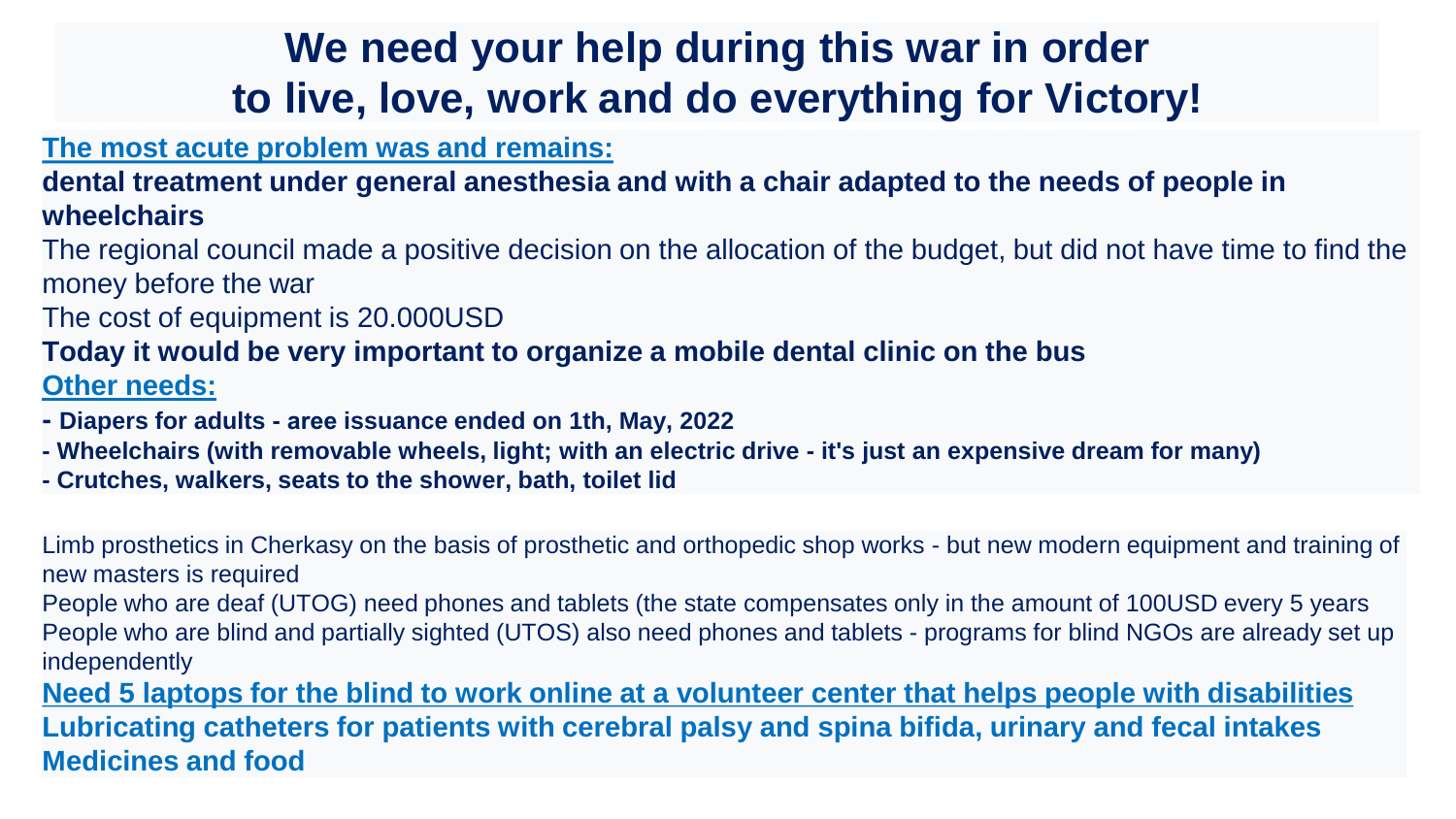

## **National specialized children's hospital «Ohmatdyt» of Ukrainian Ministry of Health** *appeals to you to send us humanitarian help for the purpose of providing urological care for kids and adults affected by russian*

*invasion*

- The list of consumables is attached bellow (needs for 1 year):
	- 1. Catheter Nelaton 8,10 Ch (female and male)
	- 2. Catheter 100% Sil Foley 8,10 сh
	- 4. Puncture Set for Percutaneous Nephrostomy Drainage Set 6Cn,8Ch
	- 5. Open-End Ureteral Catheter 5ch

6. Set for a puncture cystostomy (Cystofix) 8 (9) ch

Catheter Nelaton 6ch female - 8000 Catheter Nelaton 6ch male - 20000 Catheter Nelaton 8ch female - 64000 Catheter Nelaton 8ch male - 56000 Catheter Nelaton 10 ch female -86000 Catheter Nelaton 10ch male - 60000 Catheter Nelaton 12ch female -56000 Catheter Nelaton 12ch male - 40000





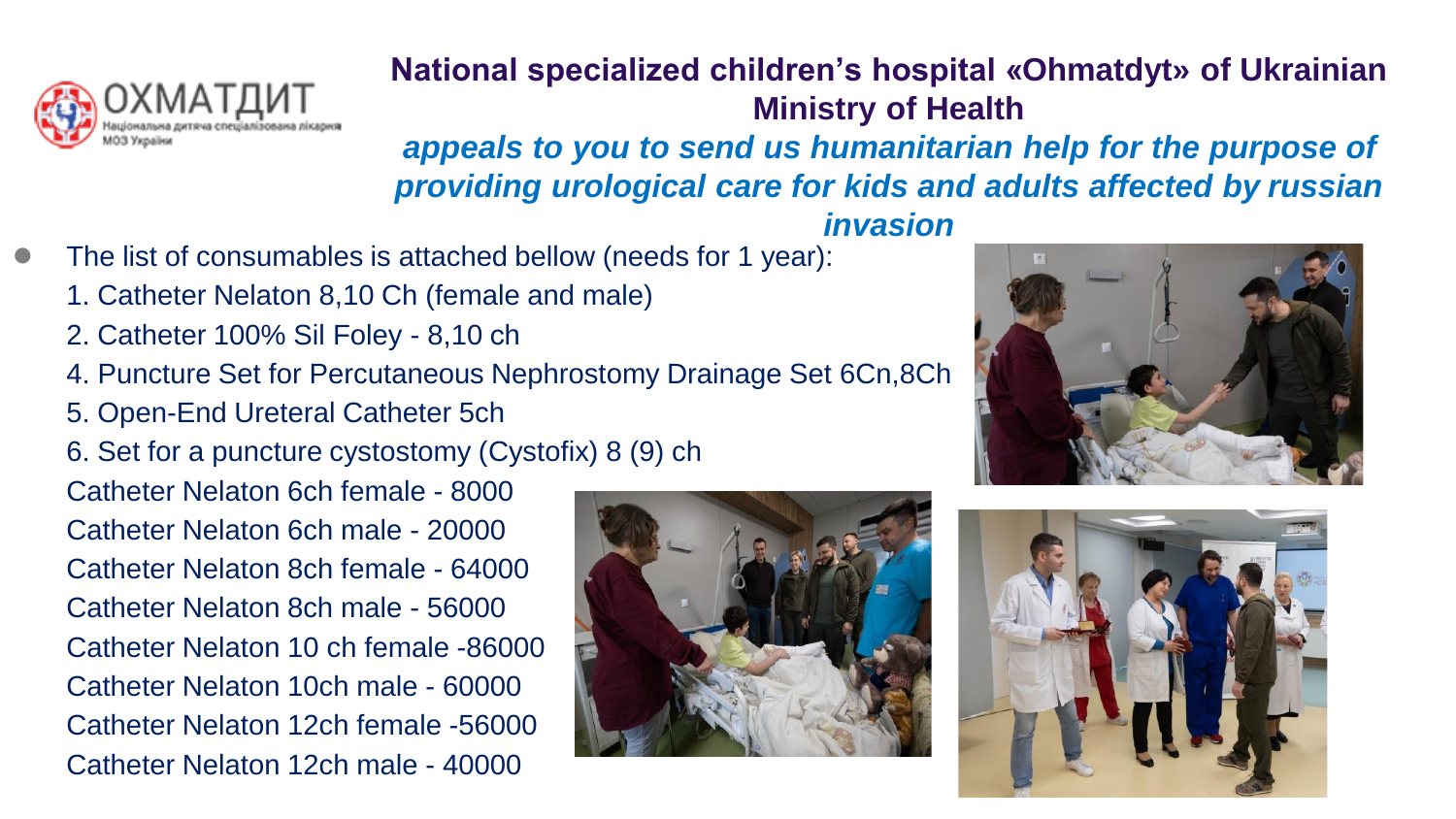





# **Thank you! Let's Build Peace in Ukraine Together!**

Lets coordinate our effots in medical aid humanitarian projects with Ukrainian District 2232 Team together with International Rotary Fellowship of Healthcare Professionals (IRFHP) <https://rotaryhealthprofessionals.org/>

**MD, PhD, DMSc, Prof Olha Paliychuk** Medical Coordinator in D2232 Disaster Crisis Committee, CSC of D2232,Ukraine

### **Contacts**

e-mail: **[oncology@2upost.com](mailto:oncology@2upost.com)** mobile: +38050 5207352 (WhatsApp/Viber/Telegram)